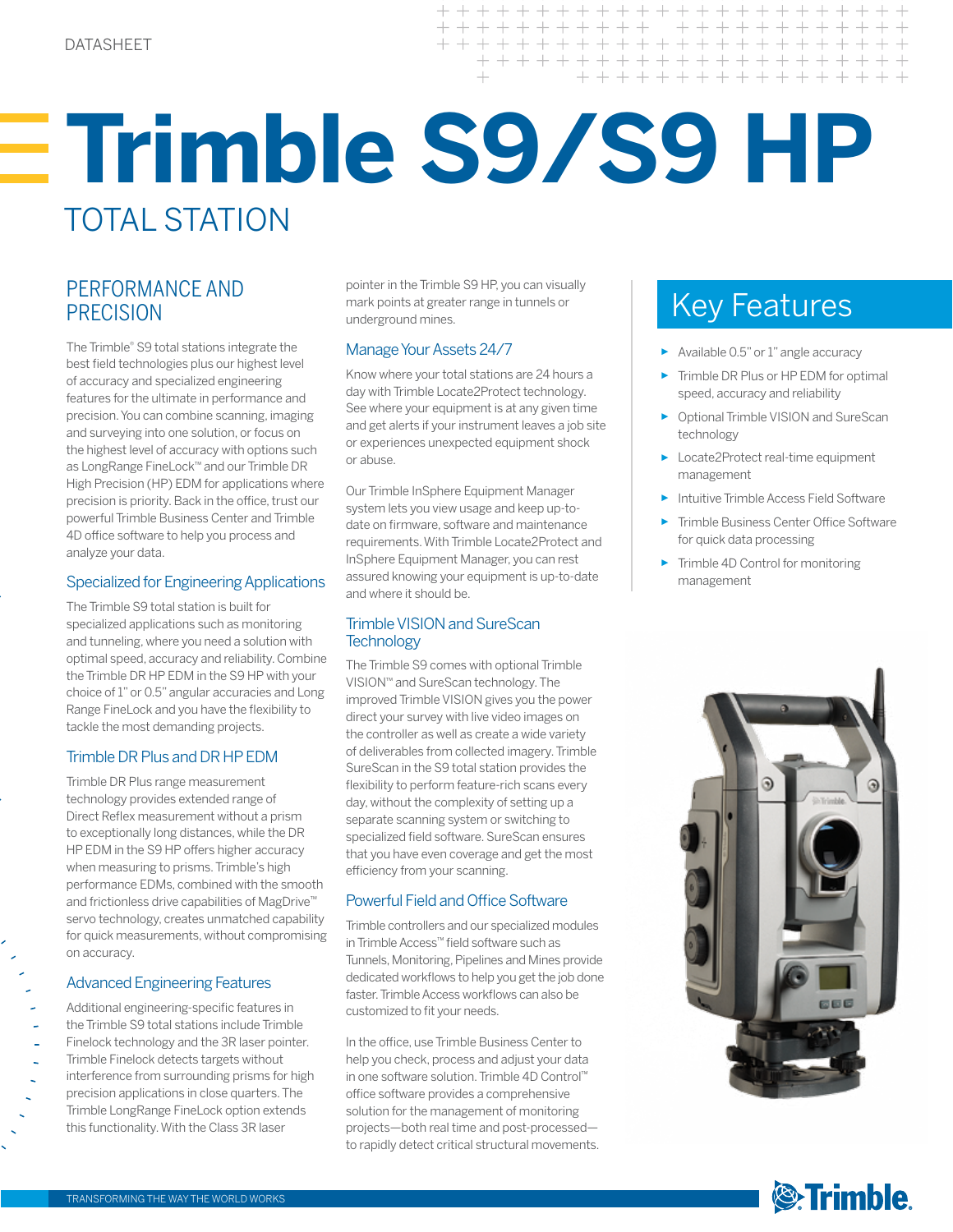## TRIMBLE S9 AND S9 HP CONFIGURATIONS

|                | <b>EDM</b> | <b>Accuracy</b> | <b>Servo</b>           | <b>Trimble</b><br><b>VISION</b> | <b>Sure Scan</b> | <b>FineLock</b> | <b>Long Range</b><br><b>FineLock</b> | <b>3R Laser</b><br><b>Pointer</b> | <b>Tracklight</b> |
|----------------|------------|-----------------|------------------------|---------------------------------|------------------|-----------------|--------------------------------------|-----------------------------------|-------------------|
| S <sub>9</sub> | DR Plus    | 0.5"            | Robotic                | Yes                             | Yes              | Yes             | <b>No</b>                            | <b>No</b>                         | No                |
|                | DR Plus    | 0.5"            | Robotic                | No                              | <b>No</b>        | Yes             | Yes                                  | <b>No</b>                         | No                |
|                | DR Plus    | 0.5"            | Robotic                | No                              | No               | Yes             | No                                   | No                                | Yes               |
|                | DR Plus    | $1^{\circ}$     | Robotic or<br>Autolock | No                              | No               | Yes             | Yes                                  | No                                | No                |
| S9 HP          | DR HP      | 0.5"            | Robotic                | No                              | <b>No</b>        | Yes             | Yes                                  | <b>No</b>                         | <b>No</b>         |
|                | DR HP      | 0.5"            | Robotic or<br>Autolock | No                              | <b>No</b>        | Yes             | <b>No</b>                            | <b>No</b>                         | Yes               |
|                | DR HP      | 0.5"            | Robotic                | Yes                             | <b>No</b>        | Yes             | <b>No</b>                            | No                                | No                |
|                | DR HP      | 1"              | Robotic or<br>Autolock | Yes                             | <b>No</b>        | Yes             | <b>No</b>                            | <b>No</b>                         | <b>No</b>         |
|                | DR HP      | $1$ "           | Robotic or<br>Autolock | No                              | <b>No</b>        | Yes             | <b>No</b>                            | No                                | Yes               |
|                | DR HP      | $1$ "           | Robotic or<br>Autolock | No                              | No               | Yes             | Yes                                  | <b>No</b>                         | No                |
|                | DR HP      | 1"              | Robotic                | <b>No</b>                       | No               | Yes             | <b>No</b>                            | Yes                               | No                |

## PERFORMANCE (DR PLUS)

## Angle measurement

| Angle measurement                                            |
|--------------------------------------------------------------|
|                                                              |
|                                                              |
|                                                              |
| Automatic level compensator                                  |
|                                                              |
|                                                              |
|                                                              |
| Distance measurement                                         |
| Accuracy (ISO)                                               |
| Prism mode                                                   |
|                                                              |
| Accuracy (RMSE)                                              |
| Prism mode                                                   |
|                                                              |
|                                                              |
| DR mode                                                      |
|                                                              |
|                                                              |
|                                                              |
|                                                              |
| <b>Measuring time</b>                                        |
| Prism mode                                                   |
|                                                              |
|                                                              |
| DR mode                                                      |
|                                                              |
|                                                              |
| <b>Measurement Range</b>                                     |
| Prism mode (under standard clear conditions <sup>2,3</sup> ) |
| 2,500 m (8,202 ft)                                           |
|                                                              |
|                                                              |
| DR mode                                                      |
|                                                              |

|                                          | Good<br>(Good visibility,<br>low ambient light)                                                 | <b>Normal</b><br>(Normal visibility, moderate<br>sunlight, some heat shimmer) | <b>Difficult</b><br>(Haze, object in direct sunlight,<br>turbulence) |
|------------------------------------------|-------------------------------------------------------------------------------------------------|-------------------------------------------------------------------------------|----------------------------------------------------------------------|
| White card (90% reflective) <sup>4</sup> | 1,300 m (4,265 ft)                                                                              | $1,300$ m $(4,265$ ft)                                                        | 1,200 m (3,937 ft)                                                   |
| Gray card (18% reflective) <sup>4</sup>  | 600 m (1,969 ft)                                                                                | 600 m (1.969 ft)                                                              | 550 m (1,804 ft)                                                     |
| DR Extended Range Mode                   |                                                                                                 |                                                                               |                                                                      |
| Scanning                                 | Single 3D point accuracy ………………………………………………………………………………………… 10 mm @ ≤150 m (0.032 ft @ ≤492 ft) |                                                                               |                                                                      |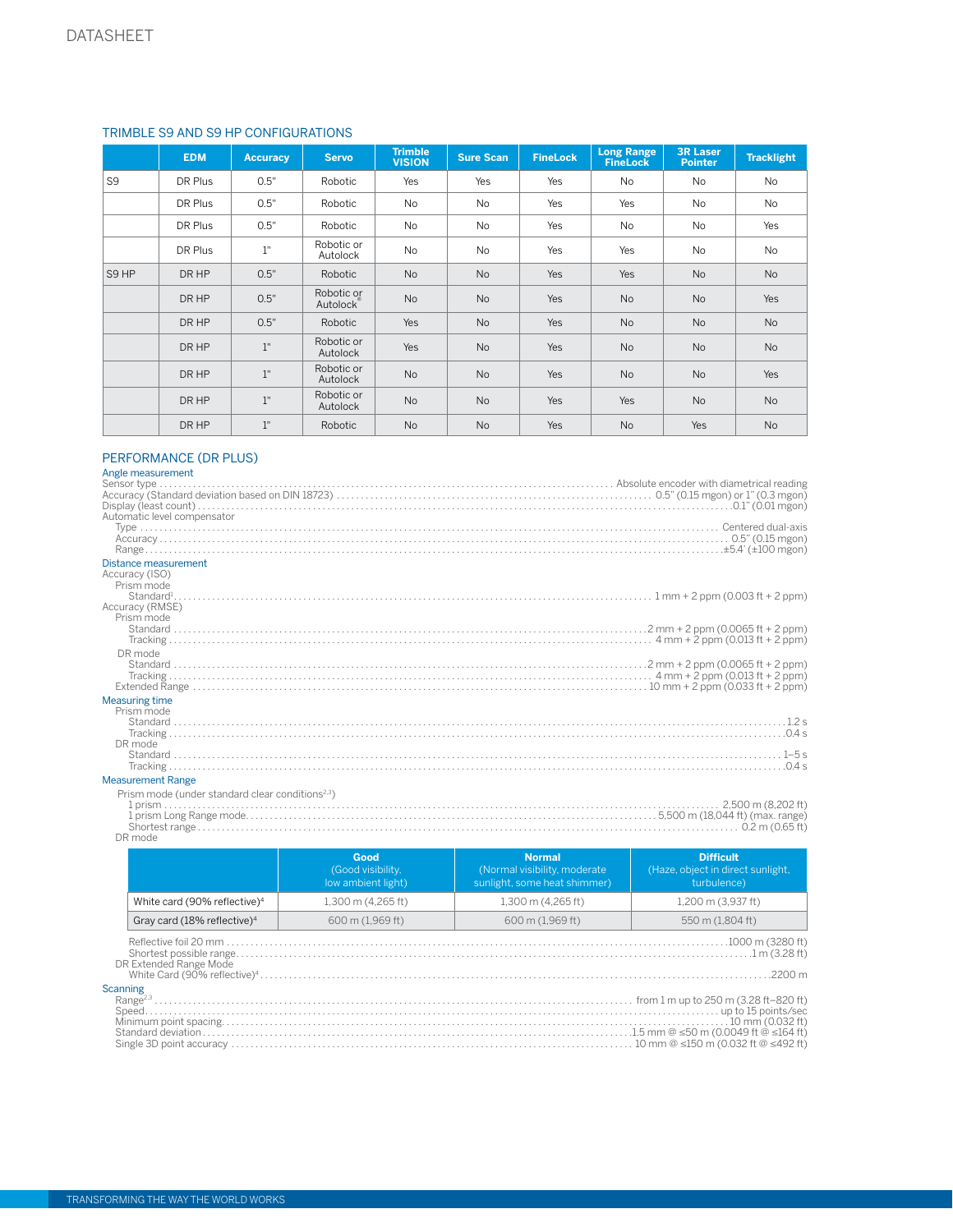## **Trimble S9/S9 HP** TOTAL STATION

| <b>EDM SPECIFICATIONS</b><br>Beam divergence Prism mode<br>Beam divergence DR mode<br>PERFORMANCE (DR HP)<br>Angle measurement |                                                 |                                                                               |                                                                      |  |  |  |
|--------------------------------------------------------------------------------------------------------------------------------|-------------------------------------------------|-------------------------------------------------------------------------------|----------------------------------------------------------------------|--|--|--|
| Distance measurement<br>Accuracy (ISO)<br>Prism mode                                                                           |                                                 |                                                                               |                                                                      |  |  |  |
| Accuracy (RMSE)<br>Prism mode                                                                                                  |                                                 |                                                                               |                                                                      |  |  |  |
|                                                                                                                                |                                                 |                                                                               |                                                                      |  |  |  |
| DR mode                                                                                                                        |                                                 |                                                                               |                                                                      |  |  |  |
| <b>Measuring time</b><br>Prism mode<br>DR mode                                                                                 |                                                 |                                                                               |                                                                      |  |  |  |
| Range<br>Prism mode (under standard clear conditions <sup>2,3</sup> )                                                          |                                                 |                                                                               |                                                                      |  |  |  |
| DR mode                                                                                                                        |                                                 |                                                                               |                                                                      |  |  |  |
|                                                                                                                                | Good<br>(Good visibility,<br>low ambient light) | <b>Normal</b><br>(Normal visibility, moderate<br>sunlight, some heat shimmer) | <b>Difficult</b><br>(Haze, object in direct sunlight,<br>turbulence) |  |  |  |
| White card (90% reflective) <sup>4</sup>                                                                                       | $>150$ m (492 ft)                               | 150 m (492 ft)                                                                | 70 m (229 ft)                                                        |  |  |  |
| Gray card (18% reflective) <sup>4</sup>                                                                                        | $>120$ m (394 ft)                               | 120 m (394 ft)                                                                | 50 m (164 ft)                                                        |  |  |  |

Shortest range. . . 1.5 m (4.9 ft)

## EDM SPECIFICATIONS (DR HP)

|                 | Light source ………………………………………………………Laserdiode 660 nm: Laser class 1 in Prism mode. Laser class 2 in DR mode |
|-----------------|------------------------------------------------------------------------------------------------------------|
| Beam divergence |                                                                                                            |
| Horizontal      |                                                                                                            |
|                 |                                                                                                            |



医单纯性细胞